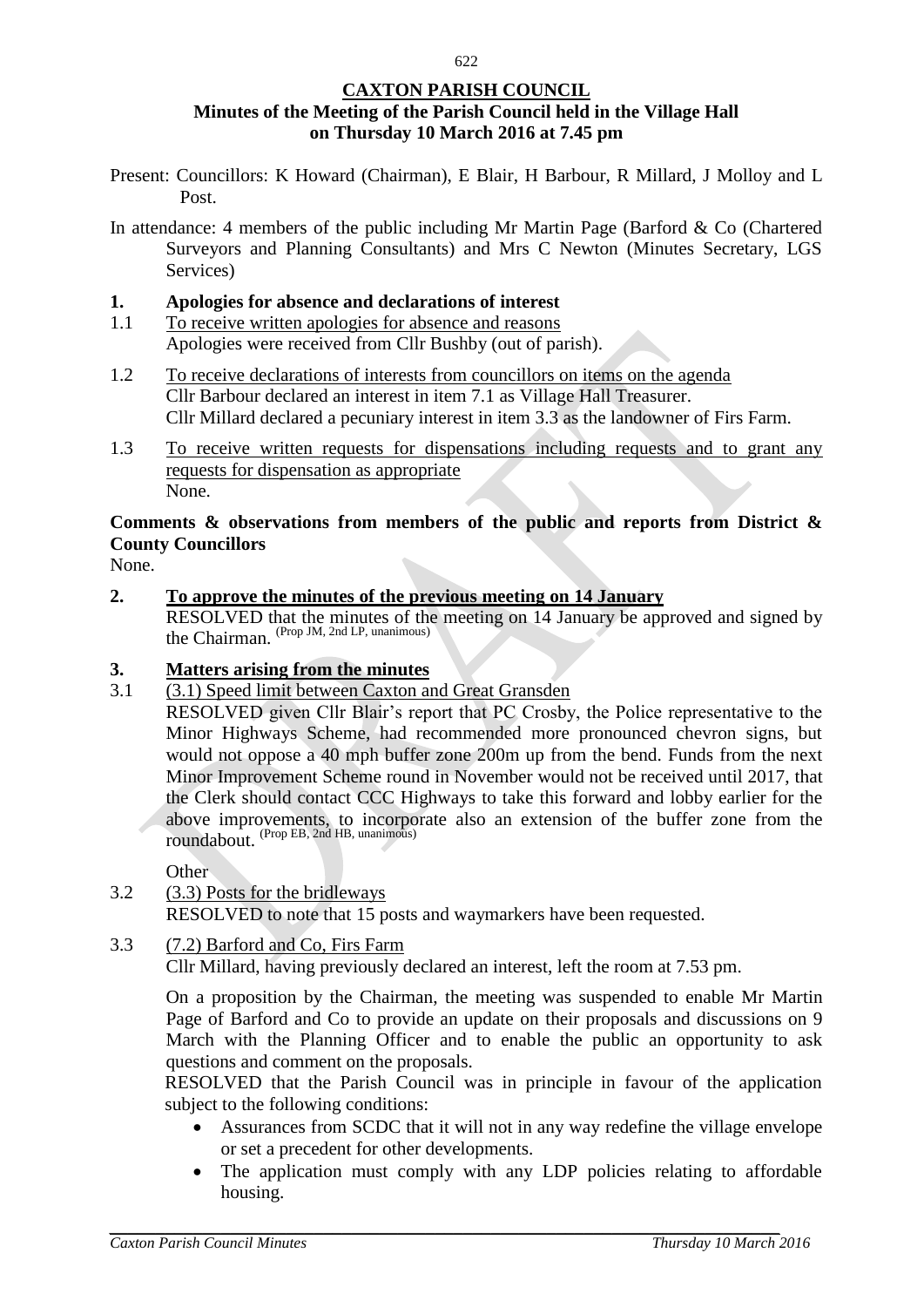The Parish Council would like to see energy efficiency as part of the contracts for the plots and other aspects of design limitations. (Prop KH, 2nd EB, unanimous)

Cllr Post left the meeting briefly at 8.15 pm and returned at 8.17 pm. Cllr Millard re-joined the meeting at 8.17 pm. The remaining members of the public left the meeting.

## **4. Local matters and members' items for info only unless stated**

4.1 Report on Local Liaison Forum meeting on 7 March

RESOLVED to receive the Chairman's report on the Local Liaison Forum Framework and Terms of Reference including membership and areas of interest.

RESOLVED that Cllr Blair should circulate the Police report.

4.2 Brockholt Play Area fencing

RESOLVED as the fencing is deteriorating to obtain 6 posts and 8 rails and arrange for volunteers to carry out the repairs. (Prop KH, 2nd HB, unanimous)

4.3 Caxton Oil Club – report and arrangements for receipt of proceeds

RESOLVED to note that Agricole gives £5 back for orders over 1000 litres and that £150 was received back this year. Cllrs Howard and Blair will meet Jeremy Cole to receive the proceeds. Details will be included on the website.

4.4 Proposal for Internet Hub at Village Hall

RESOLVED in response to Cllr Blair's proposal that the Oil Club proceeds be put towards a Hub in the Village Hall to support communications that Cllr Blair should investigate the costs and obtain quotations for the next meeting, and also ask Agricole whether they would agree to 1-3 years. This is to be an agenda item for the next meeting. (Prop EB, 2nd JM, unanimous)

#### **5. Planning and Tree Works**

- 5.1 Applications received since the last meeting
- 5.1.1 S/0181/16/LB Manor Farmhouse, 53 Ermine Street Listed building extension RESOLVED to recommend approval. (Prop KH, 2nd EB, unanimous)
- 5.1.2 S/3168/15/FL Petice, St Peter's Street extension to the front of the dwelling after demolition of separate utility room – to note response made between meetings The Parish Council had no objections as the proposed development was no more overlooking than the existing conservatory.
- 5.1.3 S/0076/16/FL Larskfield, St Peter's Street Single storey side/rear extension between existing house and garage structures – to note response made between meetings RESOLVED to recommend approval of the application as it fills in between the house and the garage and does not overlook the neighbours, and does not affect the street scene.
- 5.2 SCDC notifications to note any received
- 5.2.1 S/2646/15/FL The Depot, Royston Road Change of use from Class B8 (Storage and distribution) to Class D2 (soft play) – Permission granted.
- 5.2.2 S/2831/15/AD The Depot, Royston Road Advert Permission granted.
- 5.2.3 S/2916/15/FL 3 Ermine Street Erect single wooden garage Permission granted.
- 5.2.4 S/1504/13/FL Ermine Street Residential development (8 affordable dwellings and 2 market dwellings) – Permission granted.
- 5.2.5 S/2865/15/FL The Chaf Barn, St Peter's Street Garage conversion Permission granted.
- 5.2.6 S/3066/15/FL 176 Ermine Street Single storey replacement extension to back of existing property – Permission granted.
- 5.3 Tree works applications to consider any received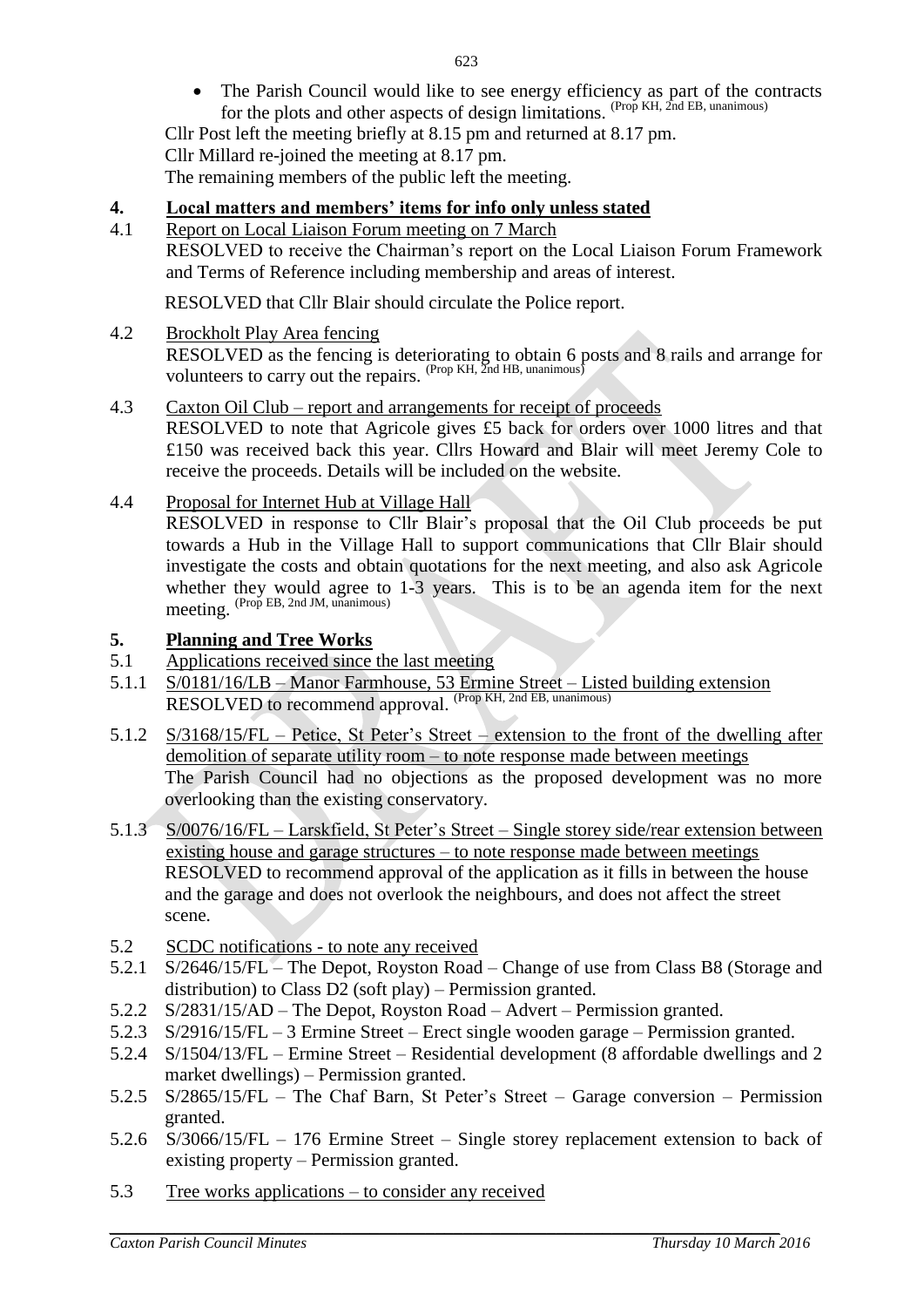None.

## **6. Finance and procedure**

6.1 To receive the financial report and approve the payment of bills

RESOLVED to receive the financial report, and that the invoices and bank statements be checked at the end of the meeting, before the cheques are signed.

RESOLVED that the payments as listed be approved for payment. <sup>(Prop LP, 2nd EB, unanimous)</sup>

| £222.00 |
|---------|
| £130.43 |
| £585.58 |
| £501.05 |
| £22.37  |
| £111.65 |
| £89.60  |
|         |

Credits including bank interest, and an adjustment to cheque no 78 for £3.24, were noted.

- 6.2 To consider any quotes for urgent works required because of risk None.
- 6.3 Employers and the New National Living Wage (Confidential) RESOLVED to note the new requirements and that the Parish Council will comply.

## **7. To consider matters arising out of correspondence received including**

7.1 Village Hall Committee – village hall refurbishment request for support Cllr Barbour, having previously declared an interest, left the meeting at 8.36 pm. RESOLVED to note that the Diocese of Ely had confirmed that no new lease was required and no costs were incurred and that the constitution could be updated as proposed by the Village Hall Committee.

RESOLVED in response to the Village Hall Committee's correspondence and request for financial support, given that the Village Hall was the main asset of the village, and that the sum of £2000 was held as a reserve for the Village Hall, to grant the sum of £1000 to the Village Hall Committee as a contribution towards the refurbishment work required. (Prop JM, 2nd LP, unanimous)

Cllr Barbour re-joined the meeting at 8.40 pm.

7.2 SCDC Planning – S106 contributions for application S/1389/15/FL – Gransden Road, **Caxton** 

RESOLVED to respond listing the following projects and timescales:

- The Brockholt Road fencing to be carried out when funds are available.
- Play equipment for Brockholt Road cost in excess of  $£20,000$  when funds are available
- Surfacing of the footpath and bridleway between Caxton and Cambourne when funds are available. Costs are to be obtained.
- Village Hall flooring
- Village Hall heating
- Village Hall installation
- Village Hall windows
- Village Hall External improvements
- Improvements to the footpath between the roundabout and MacDonalds contributions could be sought from businesses.

RESOLVED that the Chairman will discuss with the Clerk how the projects and quotations are to be obtained.